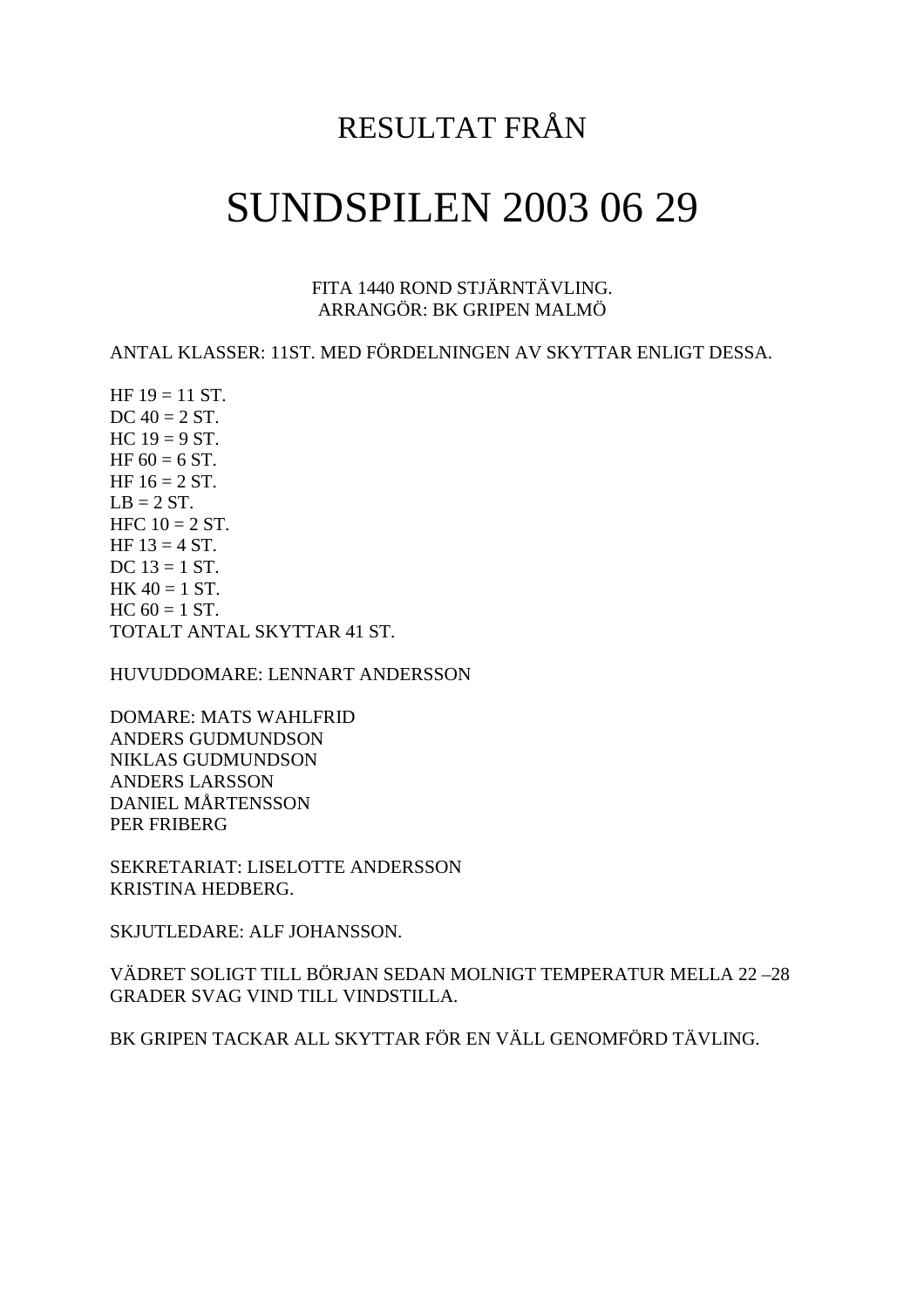| <b>HFC 10</b>             |                              | 36 PIL | 36 PIL |      |      | <b>TOTALT</b> |                |       |
|---------------------------|------------------------------|--------|--------|------|------|---------------|----------------|-------|
|                           |                              |        |        |      |      |               |                |       |
| <b>CHRITOFFER HEDBERG</b> | <b>HELSINGBORG BK</b>        | 351p   | 352p   |      |      | 703p          | Anmäld i HC 10 |       |
| <b>CHRISTOPHER RÖNNOW</b> | <b>HELSINGBORG BK</b>        | 283p   | 311p   |      |      | 594p          | Anmäld i HF 10 |       |
|                           |                              |        |        |      |      |               |                |       |
| LÅNGBÅGE                  |                              | 40 M   | 30M    | 30M  | 20M  | <b>TOTALT</b> |                |       |
| <b>JANOS HELLSTRÖM</b>    | <b>KARLSHAMNS BK</b>         | 238p   | 282p   | 263p | 293p | 1076p         |                |       |
| <b>ERIK STRÖM</b>         | <b>BK GRIPEN</b>             | 247p   | 278p   | 266p | 275p | 1066p         |                |       |
| <b>HF 13</b>              |                              | 50 M   | 40 M   | 30 M | 20 M | <b>TOTALT</b> | <b>TRÄFF</b>   | 10:OR |
| <b>ROBIN ERIKSSON</b>     | <b>TRELLEBORG BK</b>         | 322p   | 338p   | 314p | 345p | 1319p         | 144 träff      | 63    |
| DANIEL RÖNNOW             | <b>HELSINGBORG BK</b>        | 306p   | 327p   | 337p | 349p | 1319p         | 144 träff      | 60    |
| <b>FREDRIK LEDIN</b>      | <b>HELSINGBORG BK</b>        | 316p   | 329p   | 304p | 342p | 1291p         |                |       |
| <b>MICKE NILSSON</b>      | HÄSSLEHOLM BK                | 265p   | 289p   | 285p | 313p | 1152p         |                |       |
| <b>DC 13</b>              |                              |        |        |      |      |               |                |       |
| <b>MIA FRIBERG</b>        | <b>KRISTIANSTAD BK DC 13</b> | 334p   | 340p   | 338p | 343p | 1355p         |                |       |
|                           |                              |        |        |      |      |               |                |       |
|                           |                              |        |        |      |      |               |                |       |
|                           |                              |        |        |      |      |               |                |       |
|                           |                              |        |        |      |      |               |                |       |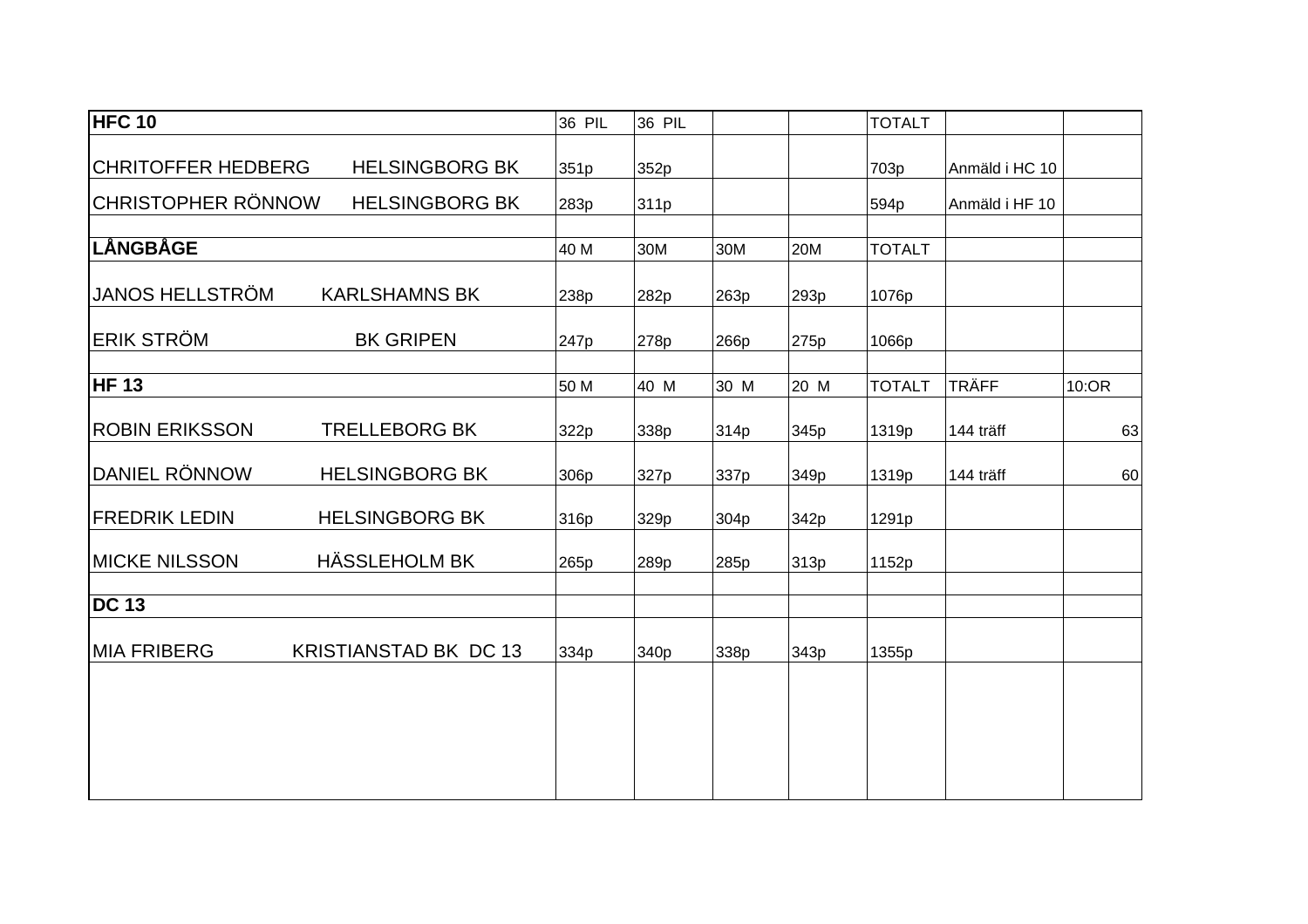| $\overline{\mathsf{HF}}$ 60 |                                   | 60 M | 50 M             | 50 M             | 30 M | <b>TOTALT</b> |  |
|-----------------------------|-----------------------------------|------|------------------|------------------|------|---------------|--|
| <b>BERTIL OLSSON</b>        | <b>RONNEBY BF</b>                 | 300p | 306p             | 262p             | 322p | 1190p         |  |
| <b>EGON STRÖMBERG</b>       | <b>KARLSHAMN BK</b>               | 292p | 308p             | 250p             | 320p | 1170p         |  |
| <b>KÄLL ANGHAGEN</b>        | HÄSSLEHOLM BK                     | 239p | 290 <sub>p</sub> | 210 <sub>p</sub> | 315p | 1054p         |  |
| <b>BERTIL NILSSON</b>       | <b>SATSERUP GIF</b>               | 250p | 278p             | 226p             | 280p | 1034p         |  |
| <b>GERT FRIBERG</b>         | <b>SKURUP BK</b>                  | 203p | 246p             | 205p             | 280p | 924p          |  |
| <b>NILS ERIK OLSSON</b>     | <b>SATSERUP GIF</b>               | 220p | 262p             | 161p             | 249p | 892p          |  |
| <b>HK 40</b>                |                                   |      |                  |                  |      |               |  |
| <b>JAN ÅKE ÅKESSON</b>      | <b>BK PANTERN</b><br><b>HK 50</b> | 278p | 299p             | 242p             | 303p | 1122p         |  |
| <b>HC 60</b>                |                                   |      |                  |                  |      |               |  |
| <b>ROLF HÄRSTEDT</b>        | SATSERUP GIF HC 60                | 319p | 308p             | 313p             | 319p | 1259p         |  |
| <b>HF 16</b>                |                                   | 70 M | 60 M             | 50 M             | 30 M | <b>TOTALT</b> |  |
| <b>STEFAN GUDMUNDSON</b>    | <b>BK GRIPEN</b>                  | 262p | 285p             | 228p             | 298p | 1073p         |  |
| <b>MARTIN PERSSON</b>       | <b>BK GRIPEN</b>                  | 259p | 267p             | 222p             | 311p | 1059p         |  |
|                             |                                   |      |                  |                  |      |               |  |
|                             |                                   |      |                  |                  |      |               |  |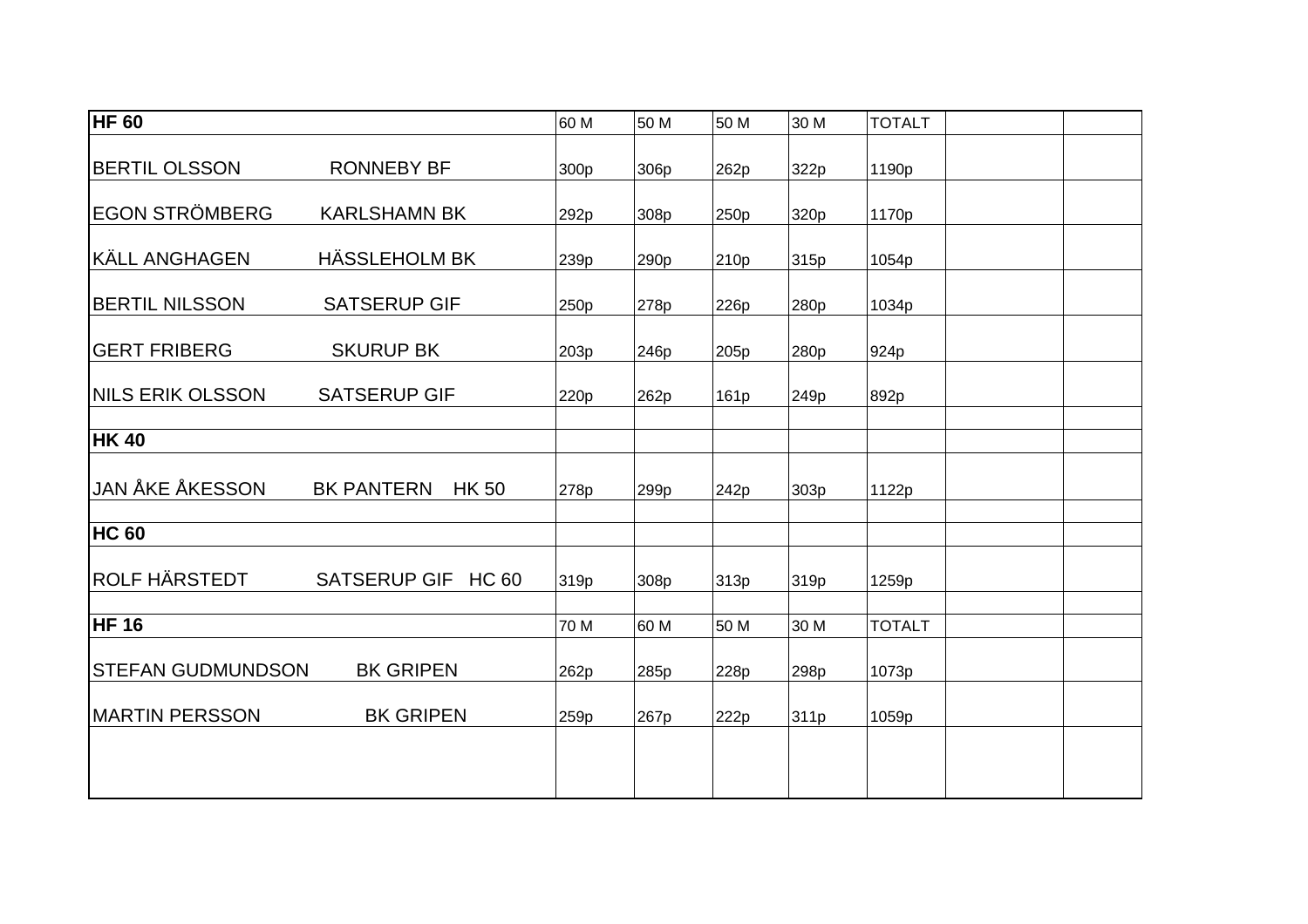| <b>DC 40</b>           |                      | 70 M | 60 M | 50 M | 30 M | <b>TOTALT</b> |                |
|------------------------|----------------------|------|------|------|------|---------------|----------------|
| <b>INGRID FRIBERG</b>  | <b>SKURUP BK</b>     | 314p | 327p | 305p | 346p | 1292p         | Anmäld i DC 50 |
| <b>LENA PERSSON</b>    | <b>BK GRIPEN</b>     | 302p | 311p | 299p | 323p | 1235p         |                |
| <b>HC 19</b>           |                      | 90 M | 70 M | 50 M | 30 M | <b>TOTALT</b> |                |
| <b>IMORGAN LUNDIN</b>  | <b>BK GRIPEN</b>     | 338p | 350p | 347p | 360p | 1395p         |                |
| <b>PETER MOSEN</b>     | <b>BK GRIPEN</b>     | 327p | 343p | 346p | 359p | 1375p         |                |
| <b>MAGNUS CARLSSON</b> | <b>TRELLEBORG BK</b> | 330p | 345p | 337p | 359p | 1371p         |                |
| <b>STIG SVENSSON</b>   | <b>SKÖVDE BK</b>     | 329p | 329p | 328p | 352p | 1338p         |                |
| <b>ANDREAS HEIN</b>    | <b>BK GRIPEN</b>     | 305p | 324p | 335p | 356p | 1320p         |                |
| <b>JAN OLOF ÖDAHL</b>  | <b>SKURUP BK</b>     | 305p | 323p | 332p | 347p | 1307p         |                |
| <b>JIMMY MALM</b>      | HÄSSLEHOLM BK        | 293p | 316p | 316p | 334p | 1259p         |                |
| YNGVE IVARSSON         | VOLLSJÖ BK           | 287p | 309p | 314p | 347p | 1257p         | Anmäld i HC 50 |
| <b>JOHN LININS</b>     | <b>BK GRIPEN</b>     | 273p | 317p | 303p | 337p | 1230p         |                |
|                        |                      |      |      |      |      |               |                |